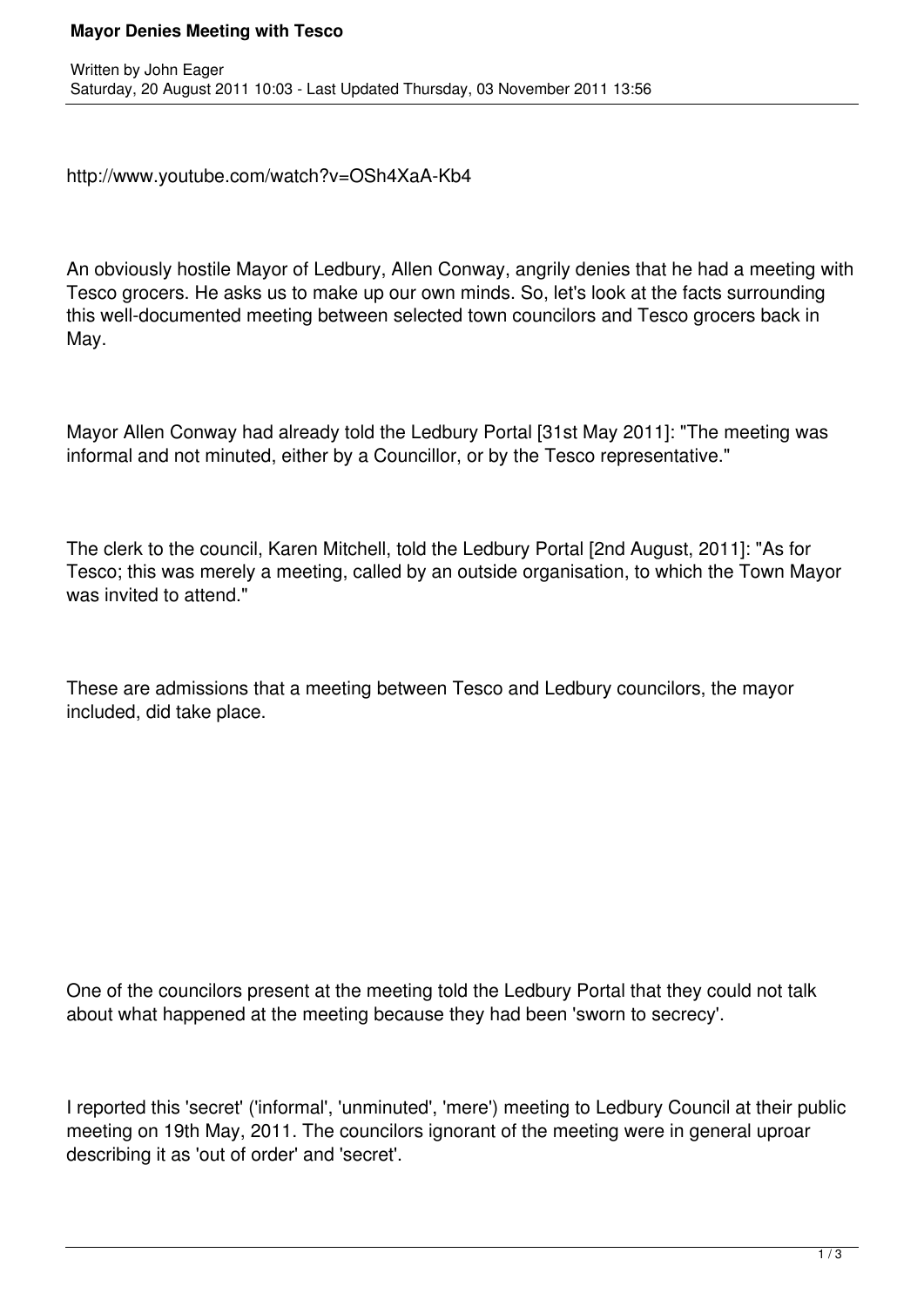One councilor wanted to know why Herefordshire planning officers were not present as they should have been. Other councilors wanted to know why they were not invited. Mayor Allen Conway told them there had been "too little time to invite or inform" them. This was greated with derision and cries of 'nonsense' from councilors.

Tesco's 'Secret Meeting' with Selected Councilors

[So why is this important?](http://www.ledburyportal.co.uk/portal/index.php?option=com_content&view=article&id=3814:tescos-secret-meeting-with-selected-councilors&catid=1:latest&Itemid=279)

Firstly, what is the significance of this meeting with Tesco and the fact that councilors were sworn to secrecy and refuse to discuss the events of that meeting? We will probably never know, but it leads to all sorts of allegations that include corruption, deception and conspiracy.

If they have nothing to hide, why are they hiding what happened?

This was no 'mere' meeting, this was a meeting with one of the largest corporations in the world that plans to change the retail profile of Ledbury.

Secondly, this video shows the mayor, Allen Conway, being economical with the truth. Why does he now deny a meeting that he has previously admitted took place?

This is not the first time that Mr Conway has been confused about council meetings since he was elected mayor.

I addressed the council meeting on 26th May, 2011, to ask questions about the Tesco meeting. The chairman, councilor Yeoman, refused to allow the mayor to answer my questions. I left the meeting, but later discovered that the mayor had taken the opportunity at this meeting to publicly criticise me and the Tourist Information Centre. The mayor's criticism was inaccurate.